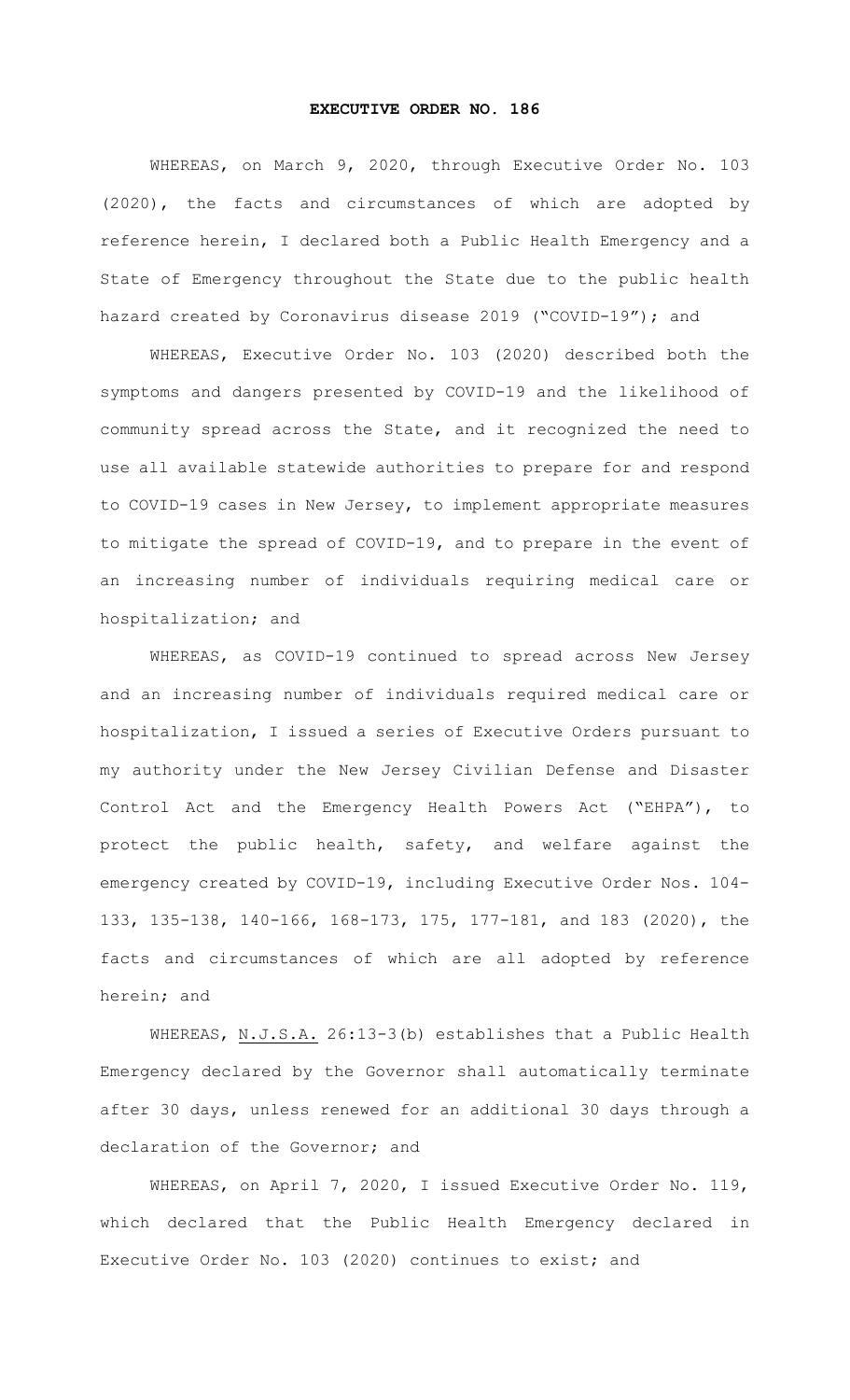WHEREAS, on May 6, 2020, I issued Executive Order No. 138, which declared that the Public Health Emergency declared in Executive Order No. 103 (2020) continues to exist; and

WHEREAS, on June 4, 2020, I issued Executive Order No. 151, which declared that the Public Health Emergency declared in Executive Order No. 103 (2020) continues to exist; and

WHEREAS, on July 2, 2020, I issued Executive Order No. 162, which declared that the Public Health Emergency declared in Executive Order No. 103 (2020) continues to exist; and

WHEREAS, on August 1, 2020, I issued Executive Order No. 171, which declared that the Public Health Emergency declared in Executive Order No. 103 (2020) continues to exist; and

WHEREAS, on August 27, 2020, I issued Executive Order No. 181, which declared that the Public Health Emergency declared in Executive Order No. 103 (2020) continues to exist; and

WHEREAS, through Executive Order Nos. 119, 138, 151, 162, 171, and 181 (2020), I declared that all Executive Orders and Administrative Orders adopted in whole or in part in response to the COVID-19 Public Health Emergency remained in full force and effect; and

WHEREAS, since the Public Health Emergency was renewed on August 27, 2020, at which time there were over 190,000 positive cases of COVID-19 in New Jersey, the COVID-19 outbreak has continued to present a public health hazard in New Jersey, in the region, and across the United States; and

WHEREAS, as of September 25, 2020, according to the World Health Organization, there were over 32,029,000 confirmed cases of COVID-19 worldwide, with over 979,000 of those cases having resulted in death; and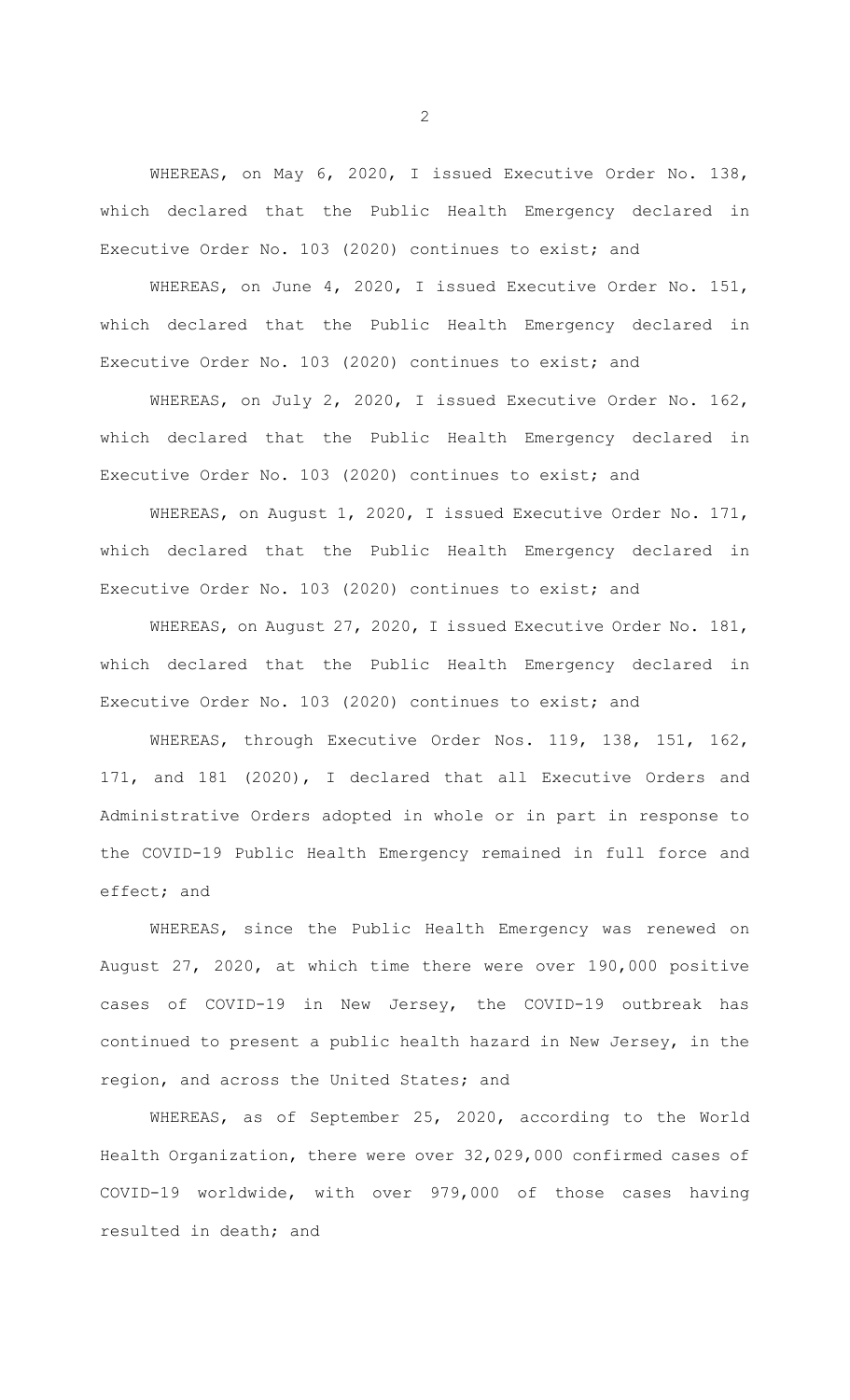WHEREAS, as of September 24, 2020, according to the Centers for Disease Control and Prevention (CDC), there were over 6,916,000 confirmed cases of COVID-19 in the United States, with over 201,000 of those cases having resulted in death; and

WHEREAS, as of September 24, 2020, there were over 201,000 positive cases of COVID-19 in New Jersey, with at least 14,300 of those cases having resulted in death; and

WHEREAS, there have been positive cases of COVID-19 in every county in New Jersey, and there have been deaths relating to COVID-19 in every county in New Jersey; and

WHEREAS, due to the significant emergency measures the State has taken in response to COVID-19, there has now been a decrease in the rate of reported new cases of COVID-19 in New Jersey, in the total number of individuals being admitted to hospitals for COVID-19, and in the rate of reproduction for COVID-19 infections in New Jersey; and

WHEREAS, given the progress the State has made based on these emergency measures and after consultation with officials from the Department of Health ("DOH"), I announced a multi-stage New Jersey's Road Back Plan (the "Plan") for the methodical and strategic reopening of businesses and activities based on scientific data and metrics concerning the level of disease transmission risk and essential classification; and

WHEREAS, in line with the Plan, the State has been able to relax a number of restrictions, each time tailored to the relative risk the activity presents, and additional restrictions on outdoor and indoor recreational and entertainment businesses have been lifted over the past several months; and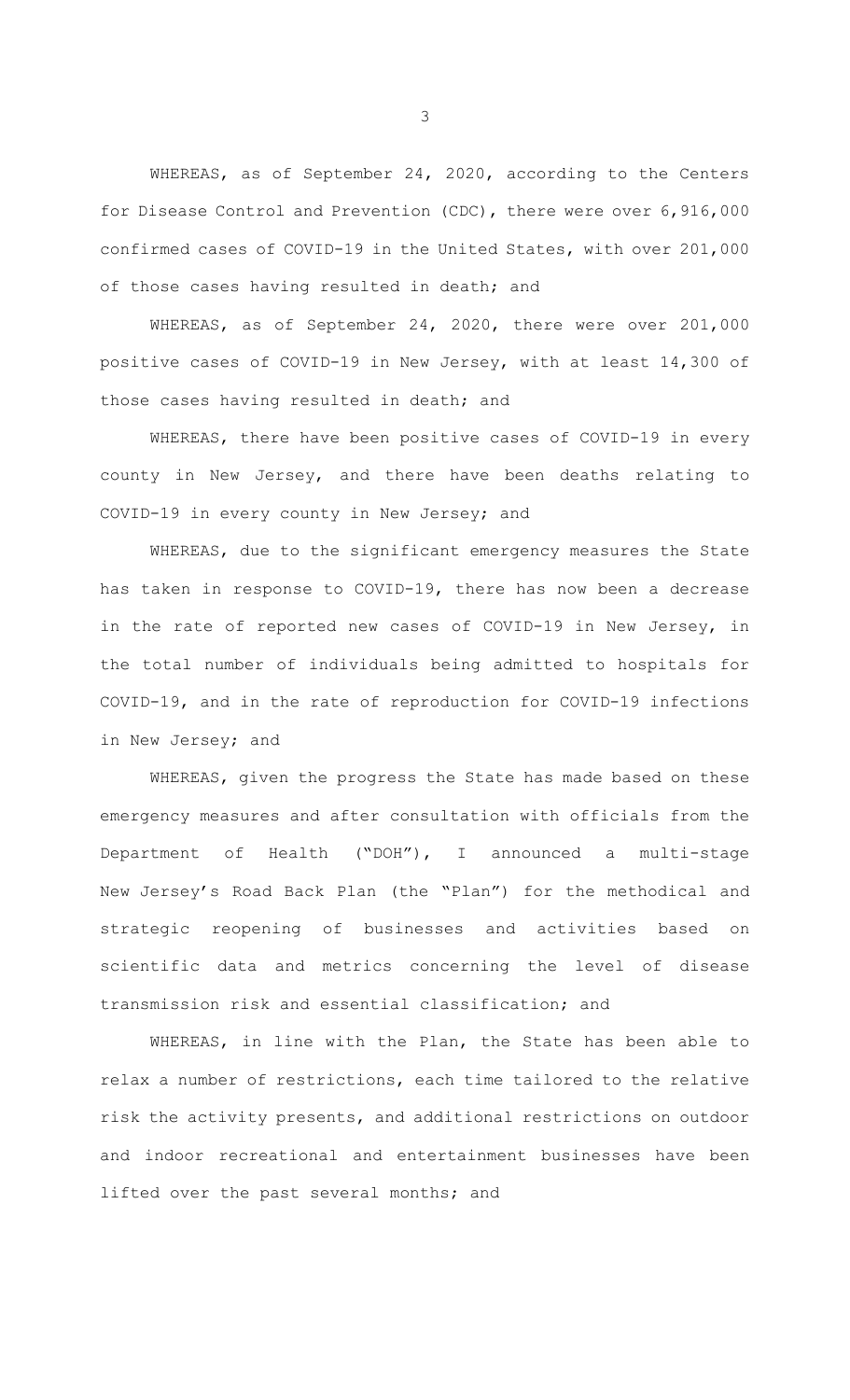WHEREAS, even as the rate of reported new cases of COVID-19 decreases, the ongoing risks presented by COVID-19 mean that many of the State's current measures must remain in place, both to reduce additional new infections and to save lives; and

WHEREAS, the fact that the spread of COVID-19 has been limited by the State's emergency measures does not in any way suggest that the ongoing Public Health Emergency has dissipated, because absent social distancing measures, public health experts anticipate that the spread of COVID-19 would again significantly increase; and

WHEREAS, the renewal of the declaration of the ongoing Public Health Emergency is necessary to allow the State to continue with the Plan to allow for the methodical and strategic reopening of the State, consistent with the State's authority under the EHPA; and

WHEREAS, the renewal of the declaration of the ongoing Public Health Emergency is also necessary to ensure that the State can swiftly respond to take all appropriate actions should the rate of reported new cases of COVID-19 in New Jersey, number of individuals being admitted to hospitals for COVID-19, or rate of reproduction for COVID-19 infections in New Jersey increase once more, as we are now seeing in numerous states across the country; and

WHEREAS, the spread of COVID-19 has greatly strained the resources and capabilities of county and municipal governments, including public health agencies, that provide essential services for containing and mitigating the spread of contagious diseases, and the situation is too large in scope to be handled entirely by the normal county and municipal operating services; and

WHEREAS, the facts as set forth above and in consultation with the Commissioner of DOH confirm that the spread of COVID-19 in New Jersey constitutes an ongoing public health hazard that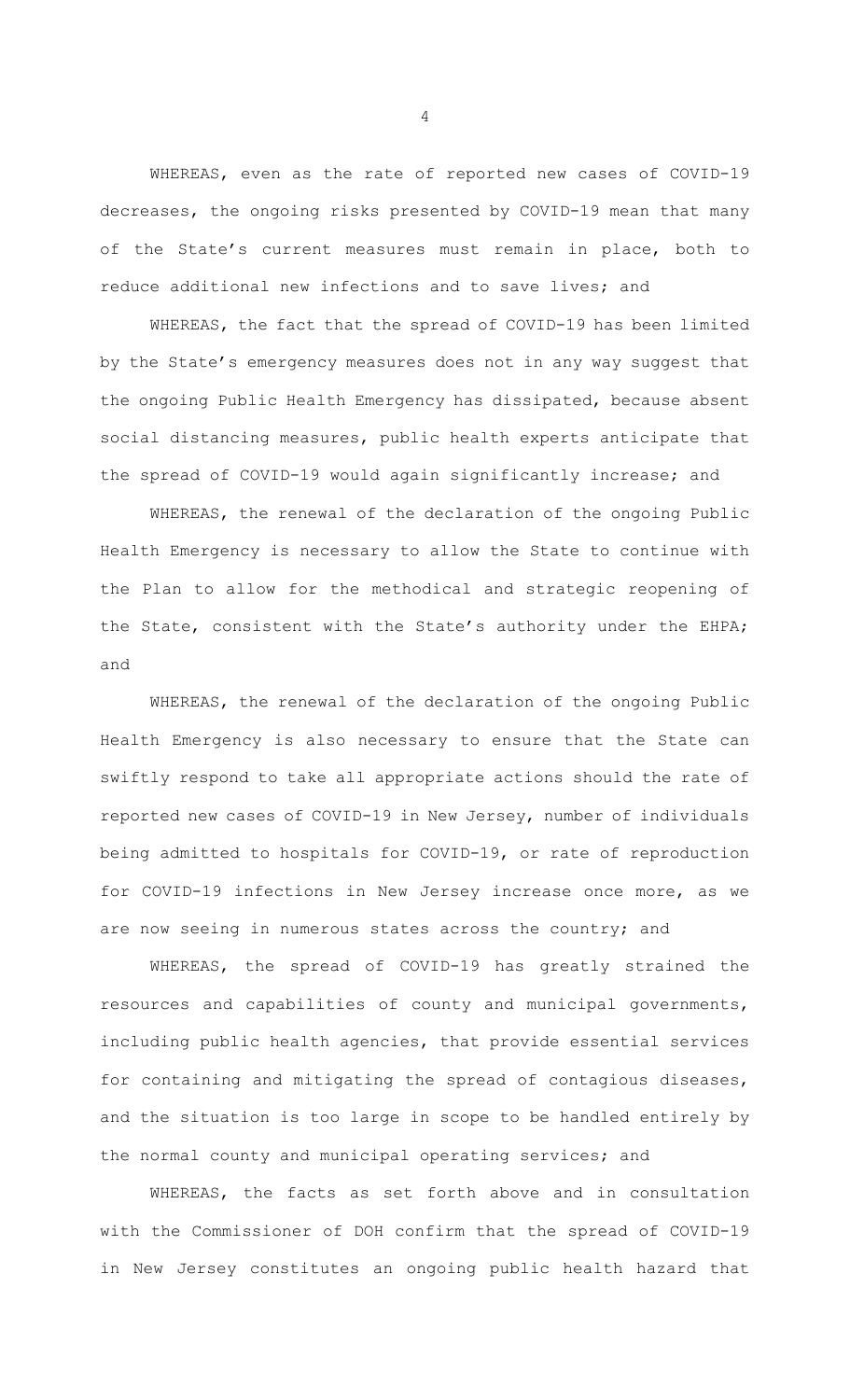threatens and presently endangers the health, safety, and welfare of the residents of one or more municipalities or counties of the State, and it is necessary and appropriate to take action against this public health hazard to protect and maintain the health, safety, and welfare of New Jersey residents and visitors; and

WHEREAS, the facts as set forth above and in consultation with the Commissioner of DOH confirm that there exists a Public Health Emergency in the State; and

WHEREAS, the Constitution and statutes of the State of New Jersey, particularly the provisions of N.J.S.A. 26:13-1 et seq., N.J.S.A. App. A: 9-33 et seq., N.J.S.A. 38A:3-6.1, and N.J.S.A. 38A:2-4 and all amendments and supplements thereto, confer upon the Governor of the State of New Jersey certain emergency powers, which I have invoked;

NOW, THEREFORE, I, PHILIP D. MURPHY, Governor of the State of New Jersey, by virtue of the authority vested in me by the Constitution and by the Statutes of this State, do hereby DECLARE and PROCLAIM that the Public Health Emergency declared in Executive Order No. 103 (2020) pursuant to the EHPA, N.J.S.A. 26:13-1, et seq., continues to exist throughout the State of New Jersey, and I hereby ORDER and DIRECT:

1. All Executive Orders adopted in whole or in part based on the authority under the EHPA to respond to the Public Health Emergency presented by the COVID-19 outbreak remain in full force and effect.

2. All actions taken by any Executive Branch departments and agencies in whole or in part based on the authority under the EHPA to respond to the Public Health Emergency presented by the COVID-19 outbreak, or in whole or in part based on authority delegated by any Executive Orders described in Paragraph 1 of this